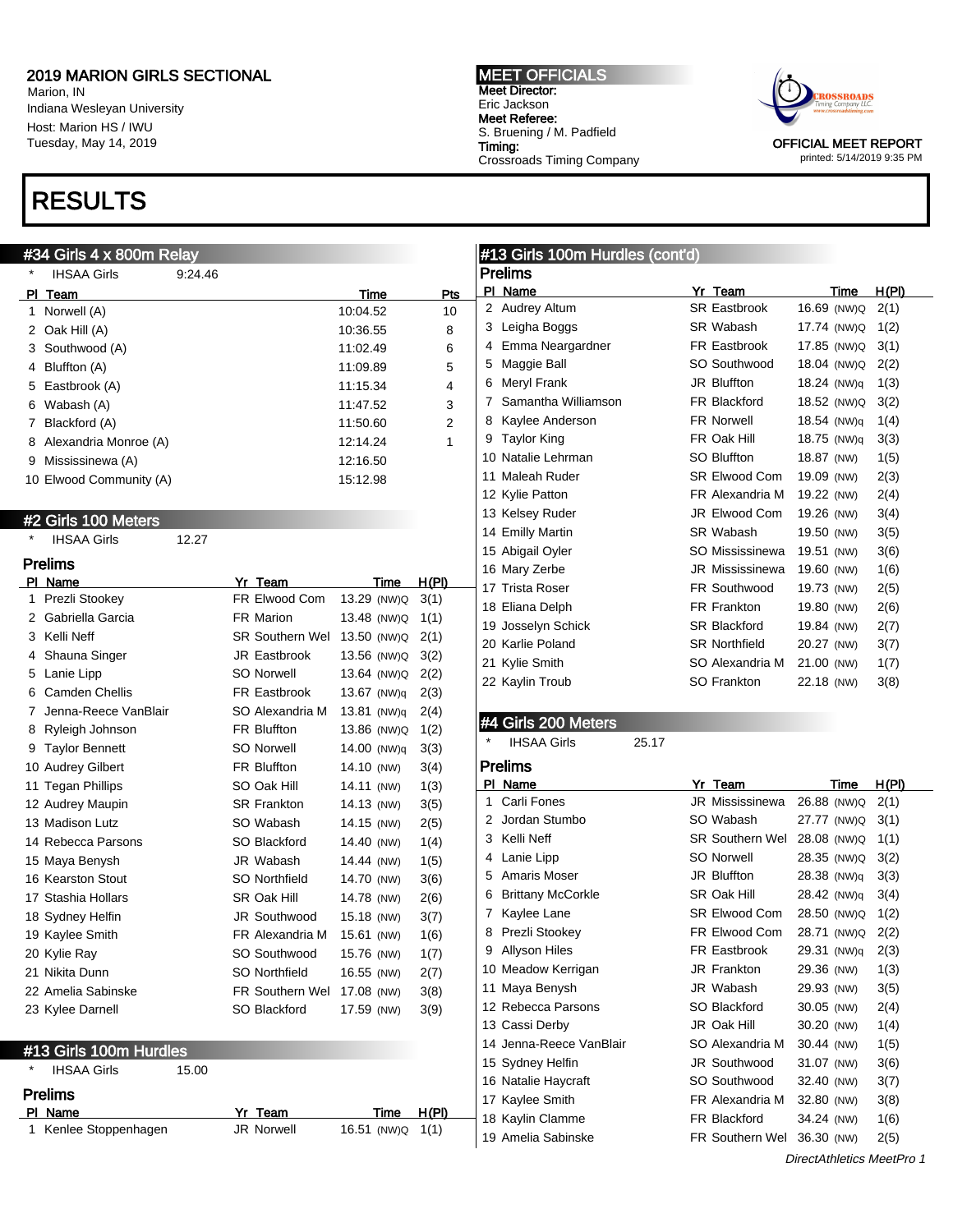Marion, IN Indiana Wesleyan University Host: Marion HS / IWU Tuesday, May 14, 2019

# RESULTS

**Drelime** 

### #4 Girls 200 Meters (cont'd)

|     | гіешір                 |       |                      |            |       |              |
|-----|------------------------|-------|----------------------|------------|-------|--------------|
| PI. | Name                   |       | Yr Team              |            | Time  | H(PI)        |
|     | 20 Nikita Dunn         |       | <b>SO Northfield</b> | 38.81 (NW) |       | 2(6)         |
|     | #13 Girls 100m Hurdles |       |                      |            |       |              |
| *   | <b>IHSAA Girls</b>     | 15.00 |                      |            |       |              |
|     | Finals                 |       |                      |            |       | Wind: (+0.0) |
| ΡI  | Name                   |       | Yr Team              |            | Time  | Pts          |
| 1   | Audrey Altum           |       | <b>SR Eastbrook</b>  |            | 15.64 | 10           |
| 2   | Kenlee Stoppenhagen    |       | <b>JR Norwell</b>    |            | 15.83 | 8            |
| 3   | Emma Neargardner       |       | FR Eastbrook         |            | 16.07 | 6            |
| 4   | Leigha Boggs           |       | SR Wabash            |            | 17.66 | 5            |
| 5   | Maggie Ball            |       | SO Southwood         |            | 17.89 | 4            |
| 6   | Meryl Frank            |       | <b>JR Bluffton</b>   |            | 17.96 | 3            |
| 7   | <b>Taylor King</b>     |       | FR Oak Hill          |            | 18.31 | 2            |
| 8   | Samantha Williamson    |       | <b>FR Blackford</b>  |            | 18.50 | 1            |
| 9   | Kaylee Anderson        |       | <b>FR Norwell</b>    |            | 18.80 |              |
|     |                        |       |                      |            |       |              |

#### Meet Director: Eric Jackson Meet Referee: S. Bruening / M. Padfield Timing: Crossroads Timing Company

MEET OFFICIALS



OFFICIAL MEET REPORT printed: 5/14/2019 9:35 PM

### #10 Girls 1600 Meters (cont'd) Pl Name Yr Team Time Pts 12 Mya Denney FR Southwood 6:05.34 13 Autumn Davis SR Bluffton 6:12.86 14 Lauren Felver FR Eastbrook 6:15.76 15 Laynie Craw SO Eastbrook 6:23.15 16 Monica Hobson SO Southwood 6:29.10 17 Elizabeth Moore SR Northfield 6:34.67 18 I'Yela Hornaday JR Marion 6:55.11 19 Macy Niccum FR Wabash 7:09.81 20 Cassidy Flohr JR Wabash 7:15.17 21 Ruby Slentz FR Blackford 7:16.44 22 Hailey Rogers **FR Southern Wel** 7:17.82 23 Adela Brewster FR Southern Wel 7:23.53 24 Anya Uggen FR Blackford 7:29.11

### #18 Girls 4 x 100m Relay

| *   | <b>IHSAA Girls</b><br>48.77 |         |       |     |
|-----|-----------------------------|---------|-------|-----|
| PI. | Team                        | Time    | H(PI) | Pts |
| 1   | Eastbrook (A)               | 52.06   | 2(1)  | 10  |
| 2   | Norwell (A)                 | 53.10   | 2(2)  | 8   |
|     | 3 Mississinewa (A)          | 53.57   | 2(3)  | 6   |
| 4   | Bluffton (A)                | 53.65   | 2(4)  | 5   |
| 5   | Oak Hill (A)                | 53.77   | 2(5)  | 4   |
| 6   | Wabash (A)                  | 54.07   | 2(6)  | 3   |
| 7   | Marion (A)                  | 54.70   | 2(7)  | 2   |
| 8   | Elwood Community (A)        | 55.26   | 1(1)  | 1   |
|     | 9 Frankton (A)              | 55.40   | 2(8)  |     |
|     | 10 Southwood (A)            | 55.87   | 2(9)  |     |
|     | 11 Blackford (A)            | 56.54   | 1(2)  |     |
|     | 12 Alexandria Monroe (A)    | 58.18   | 1(3)  |     |
|     | 13 Southern Wells (A)       | 1:04.99 | 1(4)  |     |
|     |                             |         |       |     |

### #2 Girls 100 Meters

| $\star$ | <b>IHSAA Girls</b>    | 12.27 |                        |       |              |
|---------|-----------------------|-------|------------------------|-------|--------------|
|         | <b>Finals</b>         |       |                        |       | Wind: (+0.0) |
|         | PI Name               |       | Yr Team                | Time  | Pts          |
|         | 1 Shauna Singer       |       | <b>JR Eastbrook</b>    | 13.29 | 10           |
|         | 2 Kelli Neff          |       | <b>SR Southern Wel</b> | 13.35 | 8            |
|         | 3 Prezli Stookey      |       | FR Elwood Com          | 13.43 | 6            |
|         | 4 Camden Chellis      |       | FR Eastbrook           | 13.52 | 5            |
|         | 5 Gabriella Garcia    |       | <b>FR Marion</b>       | 13.54 | 4            |
| 6       | Ryleigh Johnson       |       | <b>FR Bluffton</b>     | 13.83 | 3            |
| 7       | Lanie Lipp            |       | SO Norwell             | 13.84 | 2            |
| 8       | <b>Taylor Bennett</b> |       | SO Norwell             | 14.16 | 1            |
| 9       | Jenna-Reece VanBlair  |       | SO Alexandria M        | 14.36 |              |
|         |                       |       |                        |       |              |

### #10 Girls 1600 Meters

| *             | <b>IHSAA Girls</b>   | 5:02.82 |                        |         |     | <b>PI</b> | Name                |
|---------------|----------------------|---------|------------------------|---------|-----|-----------|---------------------|
|               | PI Name              |         | Yr Team                | Time    | Pts |           | Carli Fones         |
|               | 1 Sydney Lambert     |         | <b>JR Norwell</b>      | 5:08.35 | 10  |           | 2 Kaylee Lane       |
| $\mathcal{P}$ | Mollie Gamble        |         | JR Oak Hill            | 5:09.48 | 8   |           | 3 Lauren Bales      |
|               | 3 Sarah Mahnensmith  |         | <b>SO Norwell</b>      | 5:23.30 | 6   |           | 4 Adrianna Trexler  |
| 4             | Alyssa McKillip      |         | <b>JR Northfield</b>   | 5:25.27 | 5   |           | 5 Grace Brown       |
|               | 5 Kinzie Robey       |         | SO Oak Hill            | 5:41.18 | 4   |           | 6 Kaiyah Jones      |
| 6.            | Aurora Fisher        |         | <b>JR Mississinewa</b> | 5:44.20 | 3   |           | 7 Zoe Revennaugh    |
|               | Kayla Quimby         |         | JR Frankton            | 5:52.21 | 2   |           | 8 Jaycie Sones      |
| 8             | Raegan Tippey        |         | <b>JR Mississinewa</b> | 5:53.94 | 1   | 9         | <b>Brooke Ancil</b> |
| 9             | <b>Courtney Todd</b> |         | JR Elwood Com          | 5:58.33 |     |           | 10 Kelsie Seymoure  |
|               | 10 Alysha Robles     |         | SO Bluffton            | 6:03.37 |     |           | 11 Lanasia Stevens  |
|               | 11 Katie Erickson    |         | <b>SR Marion</b>       | 6:03.49 |     |           | 12 Addieon Miech    |

#### #6 Girls 400 Meters IHSAA Girls 57.38

|   | 4 Adrianna Trexler  | SR Oak Hill            | 1:03.99 | 3(4) | 5 |
|---|---------------------|------------------------|---------|------|---|
|   | 5 Grace Brown       | <b>JR Eastbrook</b>    | 1:04.09 | 3(5) | 4 |
| 6 | Kaiyah Jones        | <b>FR Mississinewa</b> | 1:05.12 | 3(6) | 3 |
|   | 7 Zoe Revennaugh    | FR Oak Hill            | 1:06.74 | 3(7) | 2 |
| 8 | Jaycie Sones        | SO Blackford           | 1:07.11 | 2(1) | 1 |
| 9 | <b>Brooke Ancil</b> | JR Alexandria M        | 1:09.14 | 2(2) |   |
|   | 10 Kelsie Seymoure  | <b>SR Eastbrook</b>    | 1:09.44 | 2(3) |   |
|   | 11 Lanasia Stevens  | <b>FR Marion</b>       | 1:09.78 | 3(8) |   |
|   | 12 Addison Misch    | <b>JR Norwell</b>      | 1:10.55 | 2(4) |   |
|   |                     |                        |         |      |   |

Yr Team Time H(PI) Pts JR Mississinewa 57.40 3(1) 10 SR Elwood Com 57.94 3(2) 8 SO Norwell 1:02.38 3(3) 6

DirectAthletics MeetPro 2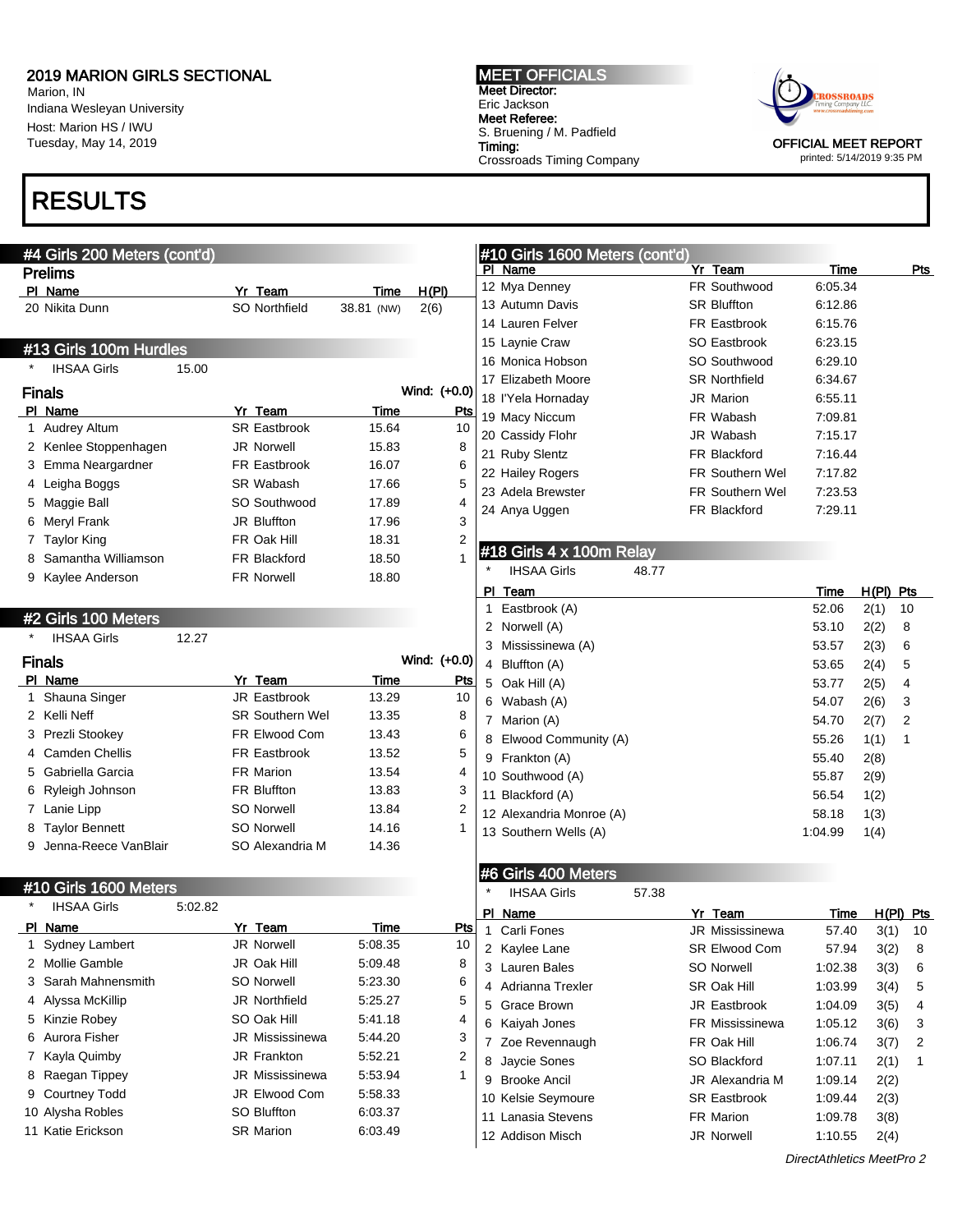$f$ oont'd

Marion, IN Indiana Wesleyan University Host: Marion HS / IWU Tuesday, May 14, 2019

# RESULTS

MEET OFFICIALS Meet Director: Eric Jackson Meet Referee: S. Bruening / M. Padfield Timing: Crossroads Timing Company



OFFICIAL MEET REPORT printed: 5/14/2019 9:35 PM

|         | $\sim$ $\sim$ $\sim$ $\sim$ $\sim$ $\sim$ $\sim$ $\sim$ |       |                        |             |                |                |
|---------|---------------------------------------------------------|-------|------------------------|-------------|----------------|----------------|
|         | PI Name                                                 |       | Yr Team                | Time        | $H(PI)$ Pts    |                |
|         | 13 Linda Cordes                                         |       | FR Wabash              | 1:11.15     | 2(5)           |                |
|         | 14 Aubrey Pulver                                        |       | <b>FR Bluffton</b>     | 1:11.93     | 2(6)           |                |
|         | 15 Karissa Hall                                         |       | <b>JR Frankton</b>     | 1:12.62     | 2(7)           |                |
|         | 16 Allyson Granger                                      |       | <b>SR Alexandria M</b> | 1:12.80     | 1(1)           |                |
|         | 17 Morgan Mallow                                        |       | SO Wabash              | 1:12.93     | 1(2)           |                |
|         | 18 Billie Hawk                                          |       | <b>SR Elwood Com</b>   | 1:14.86     | 1(3)           |                |
|         | 19 Elsa Corkwell                                        |       | <b>FR Bluffton</b>     | 1:15.60     | 1(4)           |                |
|         | 20 Olivia Durham                                        |       | <b>FR Southern Wel</b> | 1:19.08     | 2(8)           |                |
|         | 21 Krista Westfall                                      |       | <b>FR Southern Wel</b> | 1:22.38     | 2(9)           |                |
|         | 22 Alison King                                          |       | <b>JR Blackford</b>    | 1:32.31     | 3(9)           |                |
|         |                                                         |       |                        |             |                |                |
|         | #16 Girls 300m Hurdles                                  |       |                        |             |                |                |
| $\star$ | <b>IHSAA Girls</b>                                      | 45.32 |                        |             |                |                |
|         | PI Name                                                 |       | Yr Team                | <u>Time</u> | <u>H(PI)</u>   | <u>Pts</u>     |
| 1       | Elisabeth Lucas                                         |       | SR Mississinewa        | 46.88       | 3(1)           | 10             |
|         | 2 Audrey Altum                                          |       | <b>SR Eastbrook</b>    | 47.18       | 3(2)           | 8              |
|         | 3 Brittany Bussard                                      |       | <b>SR Northfield</b>   | 49.33       | 3(3)           | 6              |
|         | 4 Kelsey Ruder                                          |       | <b>JR Elwood Com</b>   | 50.21       | 3(4)           | 5              |
|         | 5 Kenlee Stoppenhagen                                   |       | <b>JR Norwell</b>      | 50.77       | 3(5)           | 4              |
|         | 6 Ireland Dodson                                        |       | JR Oak Hill            | 51.63       | 3(6)           | 3              |
|         | 7 Emma Neargardner                                      |       | <b>FR Eastbrook</b>    | 51.67       | 2(1)           | $\overline{2}$ |
|         | 8 Maggie Ball                                           |       | SO Southwood           | 51.79       | 3(7)           | 1              |
| 9       | Maleah Ruder                                            |       | <b>SR Elwood Com</b>   | 51.90       | 2(2)           |                |
|         | 10 Carlee Biddle                                        |       | SO Oak Hill            | 53.16       | 3(8)           |                |
|         | 11 Samantha Williamson                                  |       | FR Blackford           | 53.99       | 2(3)           |                |
|         | 12 Josselyn Schick                                      |       | <b>SR Blackford</b>    | 54.81       | 2(4)           |                |
|         | 13 Trista Roser                                         |       | <b>FR Southwood</b>    | 55.99       | 2(5)           |                |
|         | 14 Kalista Ballschmidt                                  |       | FR Wabash              | 56.06       | 2(6)           |                |
|         | 15 Kaylee Anderson                                      |       | <b>FR Norwell</b>      | 56.37       | 3(9)           |                |
|         | 16 Leigha Boggs                                         |       | SR Wabash              | 57.43       | 2(7)           |                |
|         | 17 Kelsey Hall                                          |       | JR Frankton            | 58.95       | 1(1)           |                |
|         | 18 Eliana Delph                                         |       | <b>FR Frankton</b>     | 59.08       | 1(2)           |                |
|         | 19 Mary Zerbe                                           |       | JR Mississinewa        | 59.48       | 1(3)           |                |
|         | 20 Kylie Patton                                         |       | FR Alexandria M        | 1:00.04     | 1(4)           |                |
|         | 21 Kylie Smith                                          |       | SO Alexandria M        | 1:02.52     | 1(5)           |                |
|         | Natalie Lehrman                                         |       | <b>SO Bluffton</b>     | <b>DNS</b>  | $\overline{2}$ |                |
|         | <b>Meryl Frank</b>                                      |       | JR Bluffton            | <b>DNS</b>  | 2              |                |

### #8 Girls 800 Meters

IHSAA Girls 2:16.24 PI Name Yr Team Time H(PI) Pts Kaylee Fuelling SO Norwell 2:26.11 2(1) 10 2 Morgan FArr SR Southwood 2:28.20 2(2) 8 Selah Jackson SO Oak Hill 2:29.68 2(3) 6 Maeli Cassel FR Norwell 2:37.09 2(4) 5 Kearston Stout SO Northfield 2:37.27 2(5) 4

| #8 | Girls 800 Meters (cont'd) |                        |            |              |            |
|----|---------------------------|------------------------|------------|--------------|------------|
| P  | Name                      | Yr Team                | Time       | <u>H(PI)</u> | <b>Pts</b> |
| 6  | <b>Kiley Stone</b>        | SR Wabash              | 2:40.28    | 2(6)         | 3          |
| 7  | Kayla Quimby              | <b>JR Frankton</b>     | 2:41.65    | 2(7)         | 2          |
| 8  | Raegan Tippey             | <b>JR Mississinewa</b> | 2:42.84    | 2(8)         | 1          |
| 9  | <b>Mallory Aker</b>       | <b>SR Southern Wel</b> | 2:43.14    | 2(9)         |            |
|    | 10 Kate Hornocker         | SO Oak Hill            | 2:43.42    | 1(1)         |            |
|    | 11 Katie Erickson         | <b>SR Marion</b>       | 2:43.71    | 2(10)        |            |
|    | 12 Lanasia Stevens        | <b>FR Marion</b>       | 2:44.34    | 2(11)        |            |
|    | 13 Rachel Manning         | SO Eastbrook           | 2:45.84    | 2(12)        |            |
|    | 14 Kaylene Cox            | <b>SR Eastbrook</b>    | 2:47.00    | 2(13)        |            |
|    | 15 Alysha Robles          | <b>SO Bluffton</b>     | 2:49.95    | 1(2)         |            |
|    | 16 Aubrey Pulver          | <b>FR Bluffton</b>     | 2:55.90    | 1(3)         |            |
|    | 17 Kamryn Moon            | FR Elwood Com          | 2:56.28    | 1(4)         |            |
|    | 18 Holly Keeley           | JR Alexandria M        | 2:57.84    | 1(5)         |            |
|    | 19 MAdison Johnson        | <b>JR Southwood</b>    | 2:59.68    | 1(6)         |            |
|    | 20 Juliana Smith          | SO Mississinewa        | 3:11.08    | 1(7)         |            |
|    | 21 Madisen Zent           | JR Alexandria M        | 3:18.98    | 1(8)         |            |
|    | 22 Cassidy Flohr          | JR Wabash              | 3:24.70    | 1(9)         |            |
|    | 23 Itzel Montoya          | FR Elwood Com          | 3:26.37    | 1(10)        |            |
|    | 24 Frankie Wygant         | <b>JR Southern Wel</b> | 3:43.95    | 1(11)        |            |
|    | Jenna Payne               | FR Blackford           | <b>DNS</b> | 1            |            |
|    |                           |                        |            |              |            |

### #4 Girls 200 Meters

IHSAA Girls 25.17

|   | Finals               |                        | Wind: (+0.0) |     |
|---|----------------------|------------------------|--------------|-----|
|   | PI Name              | Yr Team                | Time         | Pts |
|   | 1 Kaylee Lane        | <b>SR Elwood Com</b>   | 26.19        | 10  |
|   | 2 Carli Fones        | <b>JR Mississinewa</b> | 26.31        | 8   |
|   | 3 Kelli Neff         | <b>SR Southern Wel</b> | 27.62        | 6   |
|   | 4 Jordan Stumbo      | SO Wabash              | 27.97        | 5   |
|   | 5 Amaris Moser       | JR Bluffton            | 28.53        | 4   |
|   | 6 Brittany McCorkle  | SR Oak Hill            | 28.69        | 3   |
|   | 7 Prezli Stookey     | FR Elwood Com          | 28.73        | 2   |
| 8 | Lanie Lipp           | <b>SO Norwell</b>      | 29.01        | 1   |
| 9 | <b>Allyson Hiles</b> | <b>FR Eastbrook</b>    | 29.17        |     |

## #12 Girls 3200 Meters

| $\star$ | <b>IHSAA Girls</b> | 10:51.59 |                        |          |            |
|---------|--------------------|----------|------------------------|----------|------------|
| ΡI      | Name               |          | Yr Team                | Time     | <b>Pts</b> |
|         | 1 Sydney Lambert   |          | <b>JR Norwell</b>      | 11:05.58 | 10         |
|         | 2 Mollie Gamble    |          | JR Oak Hill            | 11:06.98 | 8          |
|         | 3 Alyssa McKillip  |          | <b>JR Northfield</b>   | 11:42.66 | 6          |
|         | 4 Aurora Fisher    |          | <b>JR Mississinewa</b> | 12:17.10 | 5          |
|         | 5 Mallory Aker     |          | <b>SR Southern Wel</b> | 12:53.14 | 4          |
|         | 6 Courtney Todd    |          | JR Elwood Com          | 13:00.27 | 3          |
|         | Sarah Mahnensmith  |          | SO Norwell             | 13:20.96 | 2          |
| 8       | Rebekah Hammond    |          | <b>FR Eastbrook</b>    | 14:08.61 |            |
|         |                    |          |                        |          |            |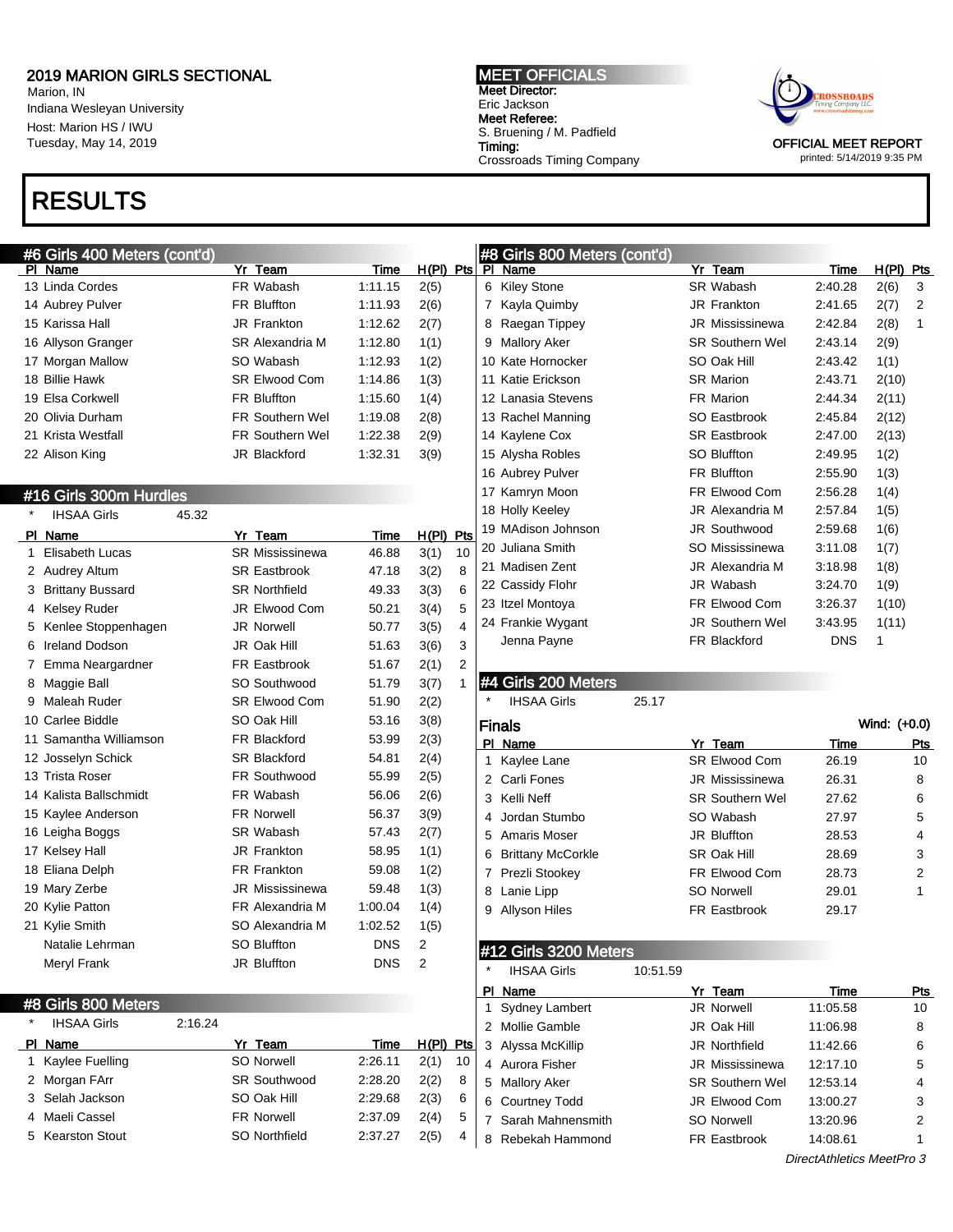Marion, IN Indiana Wesleyan University Host: Marion HS / IWU Tuesday, May 14, 2019

# RESULTS

### #12 Girls 3200 Meters (cont'd) PI Name Time

MEET OFFICIALS Meet Director: Eric Jackson Meet Referee: S. Bruening / M. Padfield Timing: Crossroads Timing Company



OFFICIAL MEET REPORT printed: 5/14/2019 9:35 PM

| #12 Girls 3200 Meters (cont'd) |                    |             |                      | #32 Girls Discus (cont'd)                                                                                                         |                         |             |             |
|--------------------------------|--------------------|-------------|----------------------|-----------------------------------------------------------------------------------------------------------------------------------|-------------------------|-------------|-------------|
| PI Name                        | Yr Team            | <b>Time</b> | Pts                  | PI Name                                                                                                                           | Yr Team                 | <b>Mark</b> | $F(PI)$ Pts |
| 9 Monica Hobson                | SO Southwood       | 14:12.91    |                      | 6<br>Joann Jones                                                                                                                  | JR Bluffton             | 96' 2"      | 2(6)<br>3   |
| 10 Laynie Craw                 | SO Eastbrook       | 14:42.39    |                      | Kristin Goff                                                                                                                      | FR Eastbrook            | 94' 0"      | 2(7)<br>2   |
| 11 Sierra Hall                 | SO Wabash          | 14:52.85    |                      | 8 Grace Rowland                                                                                                                   | FR Oak Hill             | 90' 10"     | 1(1)<br>1   |
| 12 Shelby Hintz                | <b>SR Frankton</b> | 15:12.30    |                      | 9 Ayana Harvey                                                                                                                    | <b>SR Marion</b>        | 87' 6"      | 2(8)        |
| 13 Lynnzey Young               | SO Mississinewa    | 15:16.33    |                      | 10 Andrea Wilk                                                                                                                    | SR Oak Hill             | 85' 8"      | 2(9)        |
| 14 Katelyn Bultemeier          | <b>FR Bluffton</b> | 15:37.58    |                      | 11 Julia Mackenzie                                                                                                                | SO Bluffton             | 83' 9"      | 2(10)       |
| 15 Ruby Slentz                 | FR Blackford       | 16:19.19    |                      | 12 Delaney Davis                                                                                                                  | SO Frankton             | 80' 4"      | 2(11)       |
| 16 Shealanna Edgell            | SO Alexandria M    | 16:48.77    |                      | 13 Katelyn Ramey                                                                                                                  | FR Mississinewa 80'3"   |             | 2(12)       |
| 17 Claire Hipskind             | SR Wabash          | 18:58.20    |                      | 14 Sydney Scott                                                                                                                   | JR Elwood Com 79' 6"    |             | 1(2)        |
| Kinzie Robey                   | SO Oak Hill        | <b>DNF</b>  |                      | 15 Kirsten Pecsenye                                                                                                               | JR Southwood            | 77'5''      | 1(3)        |
|                                |                    |             |                      | 16 Aurora Maul                                                                                                                    | FR Southern Wel 74' 10" |             | 1(4)        |
| #20 Girls 4 x 400m Relay       |                    |             |                      | 17 Bailey Wyatt                                                                                                                   | FR Southwood            | 73' 2"      | 2(13)       |
| <b>IHSAA Girls</b><br>3:57.25  |                    |             |                      | 18 Kelsey Ruder                                                                                                                   | JR Elwood Com 70' 6"    |             | 1(5)        |
| PI_Team                        |                    | Time        | H(PI) Pts            | 19 Loudnie Marcum                                                                                                                 | JR Frankton             | 70'0''      | 1(6)        |
| 1 Oak Hill (A)                 |                    | 4:15.59     | 2(1)<br>10           | 20 Sarah Bothast                                                                                                                  | SR Southern Wel 69' 8"  |             | 2(14)       |
| 2 Norwell (A)                  |                    | 4:21.39     | 2(2)<br>8            | 21 Renee Rudy                                                                                                                     | <b>SR Northfield</b>    | 66' 10"     | 1(7)        |
| 3 Eastbrook (A)                |                    | 4:22.56     | 6<br>2(3)            | 22 Brielle Remmenga                                                                                                               | SR Mississinewa 62' 1"  |             | 1(8)        |
| 4 Frankton (A)                 |                    | 4:28.26     | 5<br>2(4)            | 23 Sydnee Bradburn                                                                                                                | FR Norwell              | 61'7''      | 1(9)        |
| 5 Wabash (A)                   |                    | 4:32.58     | 4<br>2(5)            | 24 Gracelyn Gullion                                                                                                               | SO Alexandria M 59' 3"  |             | 1(10)       |
| 6 Mississinewa (A)             |                    | 4:41.20     | 2(6)<br>3            | 25 Carlee Howell                                                                                                                  | JR Blackford            | 58' 8"      | 1(11)       |
| 7 Bluffton (A)                 |                    | 4:48.20     | 2(7)<br>2            | 26 Kiara Shields                                                                                                                  | JR Blackford            | 55' 4"      | 1(12)       |
| 8 Blackford (A)                |                    | 4:50.63     | 1(1)<br>$\mathbf{1}$ | 27 Olivia Moore                                                                                                                   | JR Alexandria M 48' 4"  |             | 1(13)       |
| 9 Alexandria Monroe (A)        |                    | 5.14.86     | 1(2)                 | 28 Karlie Poland                                                                                                                  | <b>SR Northfield</b>    | 43' 0"      | 1(14)       |
| 10 Southern Wells (A)          |                    | 5:22.04     | 1(3)                 |                                                                                                                                   |                         |             |             |
|                                |                    |             |                      | $\mathbf{u}$ $\mathbf{v}$ $\mathbf{v}$ $\mathbf{v}$ $\mathbf{v}$ $\mathbf{v}$ $\mathbf{v}$ $\mathbf{v}$ $\mathbf{v}$ $\mathbf{v}$ |                         |             |             |

### #24 Girls High Jump

| $\star$ | <b>IHSAA Girls</b>   | 5' 4.50" |                      |           |      |
|---------|----------------------|----------|----------------------|-----------|------|
| PI      | Name                 |          | Yr Team              | Mark      | Pts  |
| 1       | Emma Dummer          |          | <b>FR Norwell</b>    | 4' 10"    | 10   |
| 2       | Kaylee Fuelling      |          | <b>SO Norwell</b>    | 4' 10"    | 8    |
| 3       | Jenna-Reece VanBlair |          | SO Alexandria M 4'8" |           | 5.5  |
| 3       | Rachel Manning       |          | SO Eastbrook         | 4' 8''    | 5.5  |
| 5       | Karlie Poland        |          | <b>SR Northfield</b> | 4'8"      | 3.5  |
| 5       | Jordan Stumbo        |          | SO Wabash            | 4' 8''    | 3.5  |
| 7       | Maleah Ruder         |          | <b>SR Elwood Com</b> | 4'6''     | 0.75 |
| 7       | Jaycie Sones         |          | SO Blackford         | 4'6''     | 0.75 |
| 7       | Alexis Binkerd       |          | SO Eastbrook         | 4'6''     | 0.75 |
| 7       | Eva Goff             |          | <b>SR Southwood</b>  | 4'6''     | 0.75 |
|         | Linda Cordes         |          | FR Wabash            | NH        |      |
|         | Trista Roser         |          | <b>FR Southwood</b>  | NH        |      |
|         | Colbie Furnish       |          | SO Oak Hill          | NΗ        |      |
|         | <b>Faith Maloney</b> |          | FR Blackford         | <b>NH</b> |      |
|         | Alayna Webb          |          | SO Mississinewa NH   |           |      |
|         | Meadow Kerrigan      |          | <b>JR Frankton</b>   | <b>NH</b> |      |
|         | <b>Brooke Ancil</b>  |          | JR Alexandria M NH   |           |      |

## #32 Girls Discus

#26 Girls Pole Vault

IHSAA Girls 11' 2"

| <b>IHSAA Girls</b> | 125' 5"                                                                                                |                     |         |       |     |
|--------------------|--------------------------------------------------------------------------------------------------------|---------------------|---------|-------|-----|
|                    |                                                                                                        | Yr Team             | Mark    | F(PI) | Pts |
|                    |                                                                                                        | SO Wabash           | 110'1"  | 2(1)  | 10  |
|                    |                                                                                                        | <b>SR Eastbrook</b> | 107'3'' | 2(2)  | 8   |
|                    |                                                                                                        | <b>SR Marion</b>    | 101'5"  | 2(3)  | 6   |
|                    |                                                                                                        | SR Wabash           | 99' 10" | 2(4)  | 5   |
|                    |                                                                                                        | SO Norwell          | 97' 4'' | 2(5)  | 4   |
|                    | Name<br>1 Mariah Wyatt<br>2 Jenna King<br>3 Leilanu Jackson<br>4 Trinidy Wyatt<br>5 Grace Bradtmueller |                     |         |       |     |

PI Name **Yr Team** Mark Pts 1 Brittany Bussard SR Northfield 8' 6" 10 2 Taylor King **FR Oak Hill** 8' 6" 8 3 Leigha Boggs SR Wabash 7' 6" 6 4 Ireland Dodson JR Oak Hill 7' 0" 5 5 Addison Misch JR Norwell 7' 0" 4

Laynie Craw **SO Eastbrook** NH Logan Ross FR Eastbrook NH Vivian Lemaster SO Northfield NH Macy Morgan JR Norwell NH